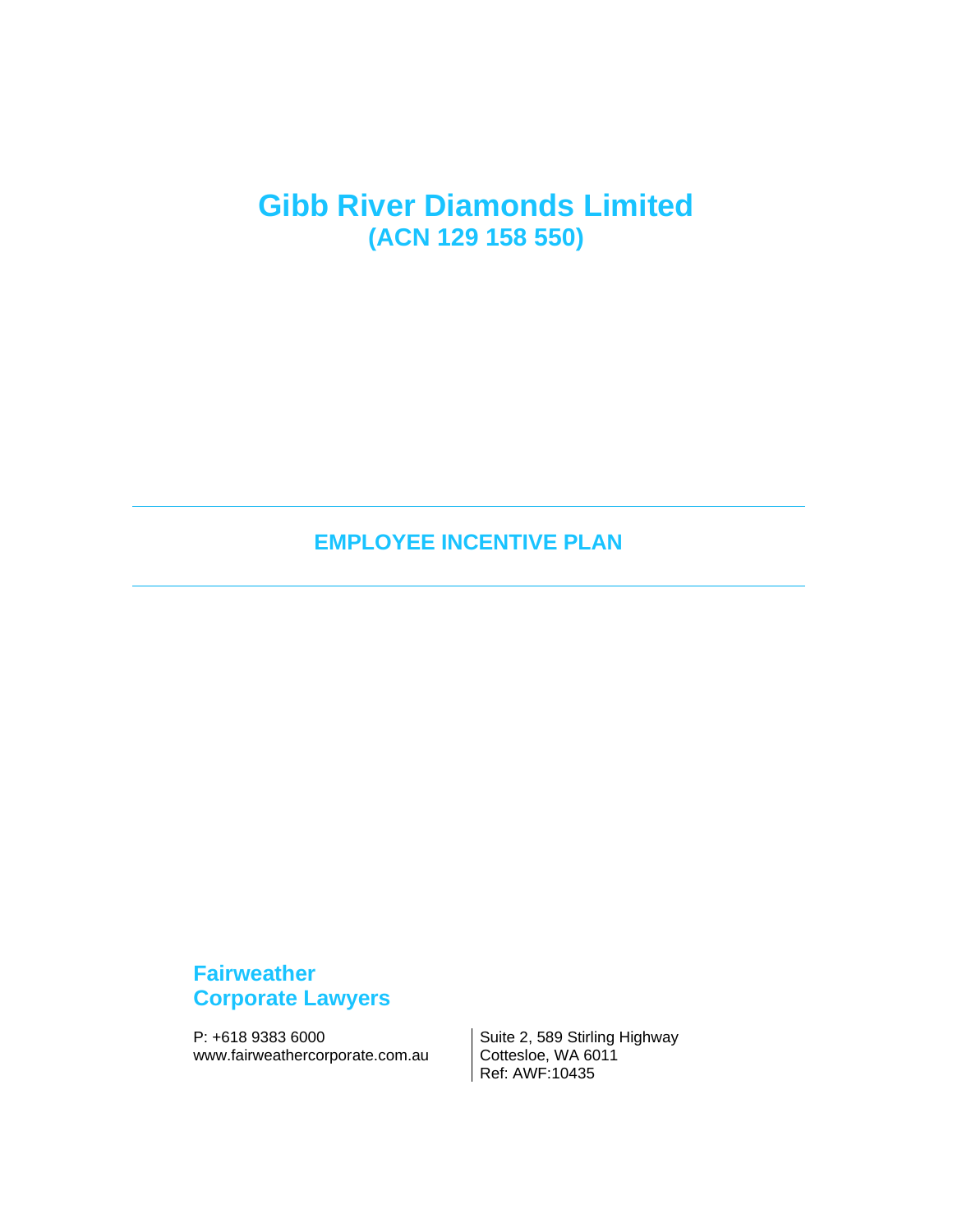## **INDEX**

| 1 <sub>1</sub> |                                                                       |  |  |
|----------------|-----------------------------------------------------------------------|--|--|
| 2.             |                                                                       |  |  |
| 3.             |                                                                       |  |  |
| 4.             |                                                                       |  |  |
| 5.             |                                                                       |  |  |
| 6.             |                                                                       |  |  |
| 7.             |                                                                       |  |  |
| 8.             | OVERRIDING RESTRICTION ON ISSUE AND EXERCISE OF OPTIONS OR            |  |  |
|                |                                                                       |  |  |
| 9.             |                                                                       |  |  |
|                |                                                                       |  |  |
| 11.            |                                                                       |  |  |
|                |                                                                       |  |  |
| 13.            |                                                                       |  |  |
|                |                                                                       |  |  |
|                |                                                                       |  |  |
|                | 16. RESTRICTION ON DEALING ON OPTIONS, PERFORMANCE RIGHTS OR SHARES12 |  |  |
|                |                                                                       |  |  |
|                |                                                                       |  |  |
|                |                                                                       |  |  |
|                | 20. NO INCORPORATION INTO TERMS OF EMPLOYMENT OR ENGAGEMENT  13       |  |  |
|                |                                                                       |  |  |
|                |                                                                       |  |  |
|                |                                                                       |  |  |
|                |                                                                       |  |  |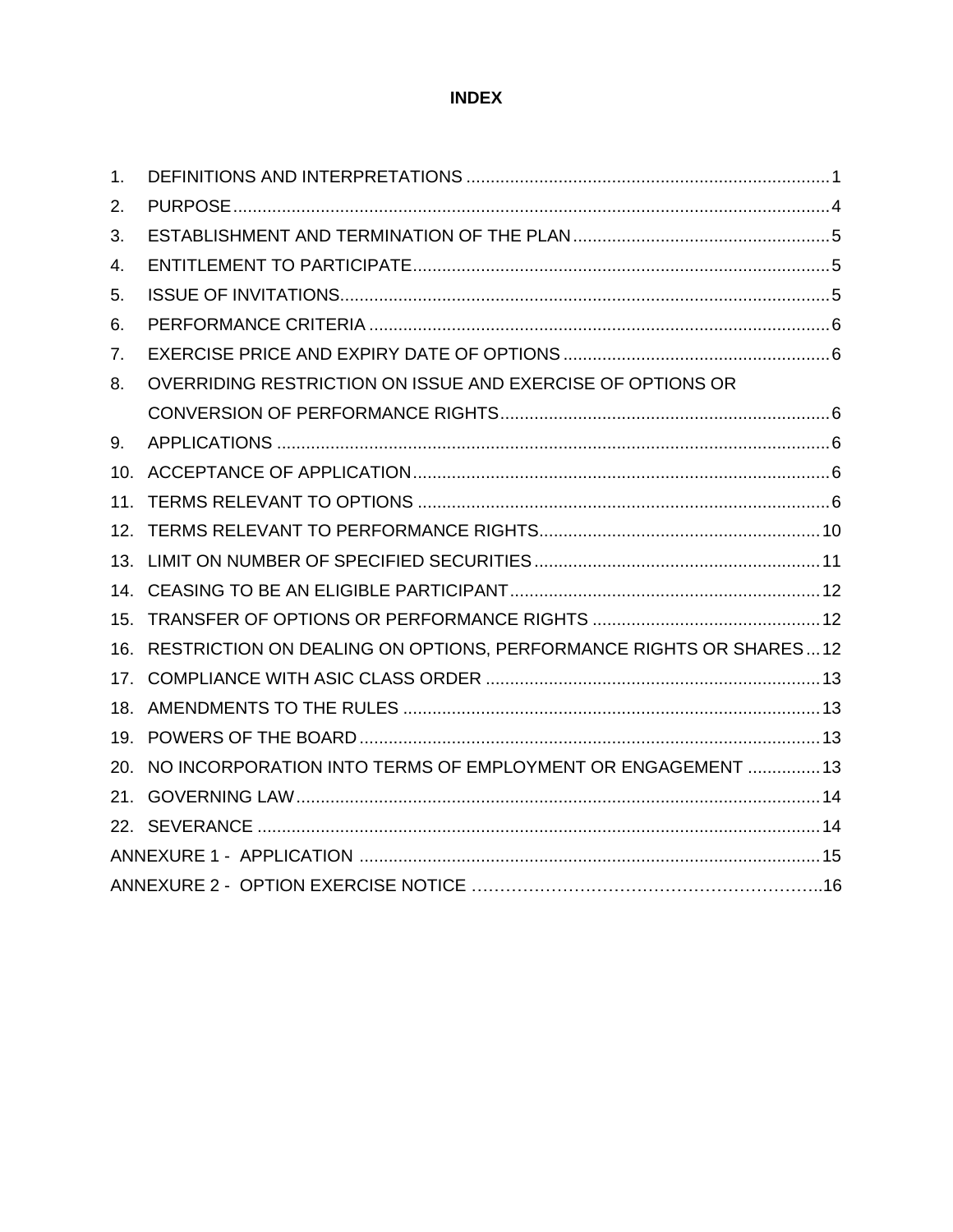## <span id="page-2-0"></span>**1. DEFINITIONS AND INTERPRETATIONS**

- 1.1 These Rules will be known as the "*Gibb River Diamonds Employee Incentive Plan*".
- 1.2 In these Rules, unless the context otherwise requires:

"**Applicant**" has the meaning given in rule 9.1.

"**Application**" means an application in the form set out in Annexure 1 or in such other form as the Board may from time to time prescribe, accepting an invitation from the Board to apply for Specified Securities under these Rules.

"**ASIC**" means Australian Securities and Investments Commission.

"**ASIC Class Order**" means ASIC Class Order CO 14/1000 as amended or replaced.

"**Associated Body Corporate**" means in relation to the Company:

- (a) a body corporate that is a Related Body Corporate of the Company;
- (b) a body corporate that has voting power in the Company of not less than 20% ; or
- (c) a body corporate in which the Company has voting power of not less than 20%.

"**ASX**" means ASX Limited (ABN 98 008 624 691).

"**Board**" means the Directors acting as the Board of the Company.

"**Business Day**" means a day that is not a Saturday, a Sunday or a public holiday in Perth, Western Australia.

"**Casual Employee**" means an individual who is, or might reasonably be expected to be, engaged to work the number of hours that are the pro-rata equivalent of 40% or more of a comparable full-time position with a Group Company.

"**Company**" means Gibb River Diamonds Limited (ACN 129 158 550).

"**Contractor**" means:

- (a) an individual with whom the Group Company has entered into a contract for the provision of services under which the individual performs work for the Group Company; or
- (b) a company with whom the Group Company has entered into a contract for the provision of services under which an individual who is a director of the company or their spouse, performs work for the Group Company,

where the individual who performs the work under or in relation to the contract is, or might reasonably be expected to be, engaged to work the number of hours that are the pro-rata equivalent of 40% or more of a comparable full-time position with the Group Company.

"**Corporations Act**" means the Corporations Act 2001 (Cth).

"**Director**" means a director of the Company.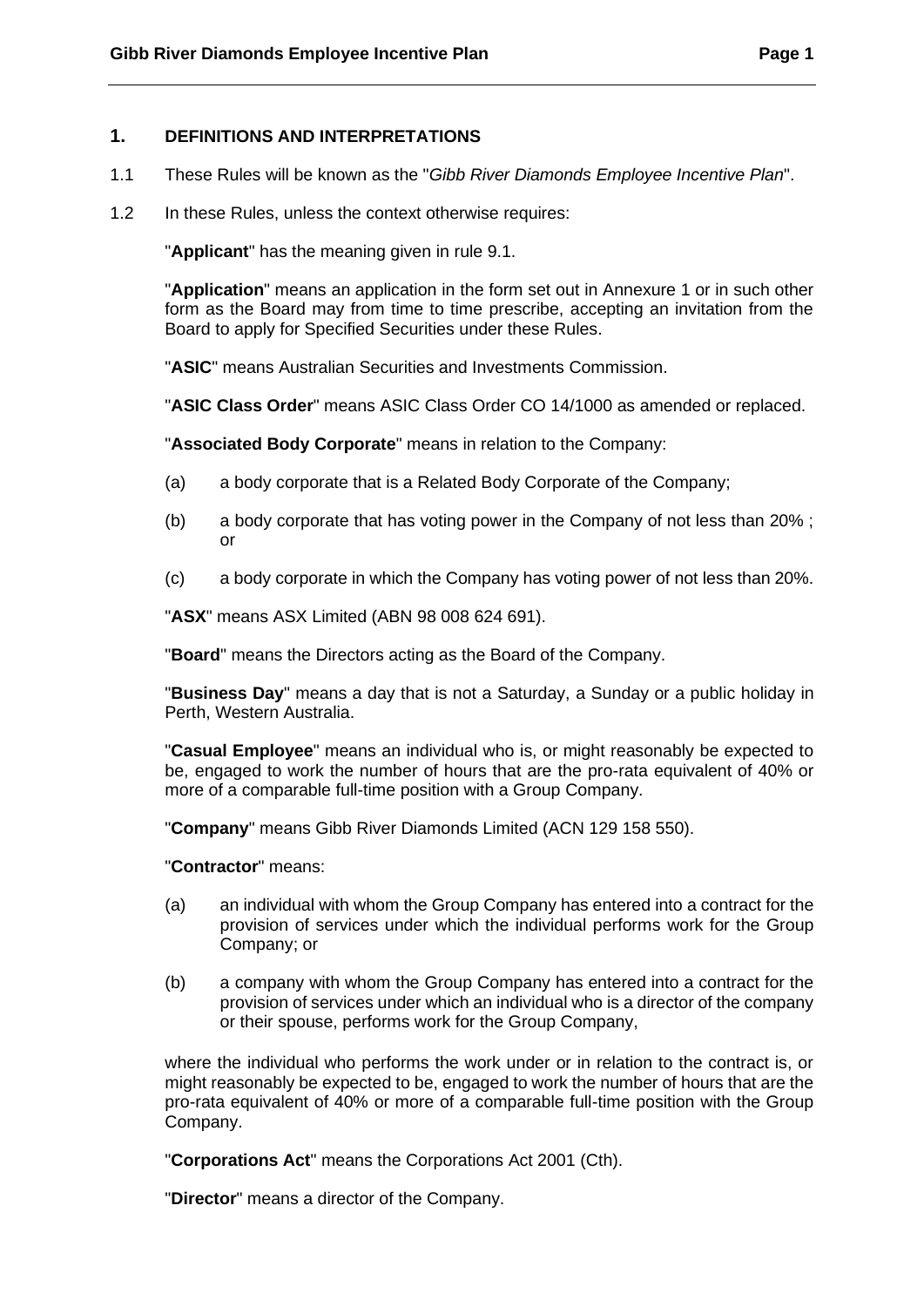"**Eligible Participant**" means a person who is:

- (a) a full or part-time employee of a Group Company (including an executive director);
- (b) a non-executive director of a Group Company;
- (c) a Contractor;
- (d) a Casual Employee; or
- (e) a Prospective Participant,

or a Nominee of such a person.

"**Exercise Price**" means, in respect of an Option, or a Series of Options, the subscription price per Share, determined by the Board in accordance with rule 7 payable by a Holder on exercise of the Options.

"**Expiry Date**" means, in relation to an Option or Series of Options, the expiry date determined by the Board prior to the offer of the relevant Options.

"**Grant Date**" means the date on which the Board resolves to grant the Option.

"**Group Company**" means the Company and each Associated Body Corporate.

"**Holder**" has the meaning given in rule 10.1.

**"Holding Lock**" has the meaning given to that term in section 2 of the ASX Settlement Operating Rules or any subsequent replacement of these rules.

"**Listing Rules**" means the ASX Listing Rules, as amended from time to time.

"**Market Value**" means, at any given date, the volume weighted average price per Share traded on ASX over the 5 trading days immediately preceding that given date.

"**Nominee**" means:

- (a) an immediate family member of the Eligible Participant;
- (b) a company whose members comprise no persons other than the Eligible Participant or immediate family members of the participant; or
- (c) a corporate trustee of a self-managed superannuation fund (within the meaning of the *Superannuation Industry (Supervision) Act 1993*), where the Eligible Participant is a director of the trustee.

"**Notice of Reliance**" means a written notice in a form approved in writing by ASIC.

"**Offer Document**" means a document which includes, or is accompanied by, the following information, statements and explanations worded and presented in a clear, concise and effective manner:

(a) prominent statements to the effect that: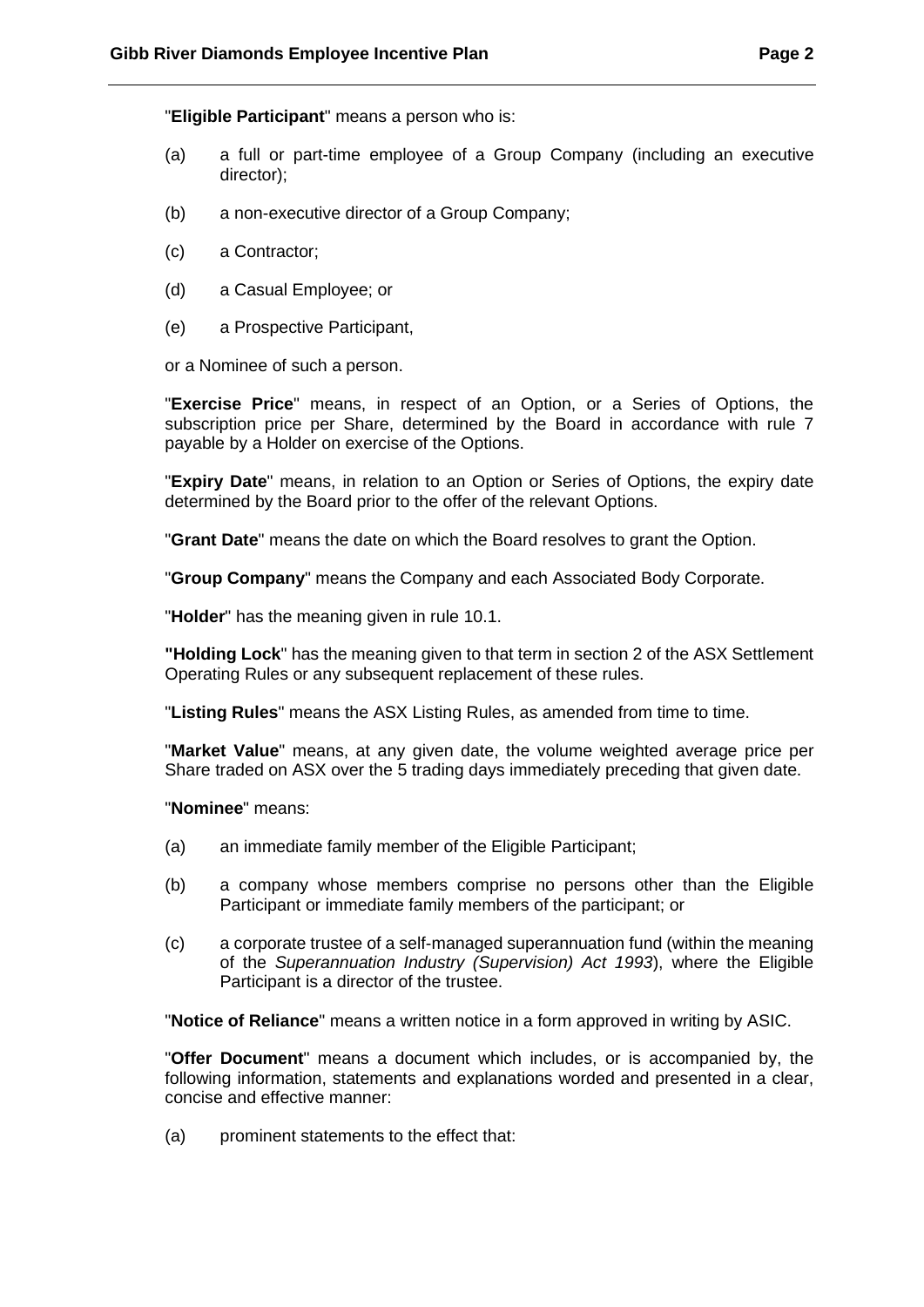- (i) any advice given by the Company in relation to the Specified Security offered under the Plan does not take into account an Eligible Participant's objectives, financial situation and needs; and
- (ii) Eligible Participants should consider obtaining their own financial product advice from a person who is licensed by ASIC to give such advice;
- (b) either:
	- (i) a copy of the terms of the Plan; or
	- (ii) a summary of the terms of the Plan together with a statement that, on request and at no charge and within a reasonable time, the Company will provide an Eligible Participant with a copy of the terms of the Plan;
- (c) general information about the risks of acquiring and holding a Specified Security being offered under the Plan;
- (d) the acquisition price of the Specified Security in Australian dollars or, where the acquisition price is to be worked out in the future under a formula, an explanation of how an Eligible Participant could calculate the acquisition price of the Specified Security in Australian dollars were that formula applied at the date of the offer; and
- (e) an explanation of how an Eligible Participant could, from time to time, ascertain the market price of the Shares in Australian dollars.

"**Option**" means an option granted under the Plan to subscribe for one Share.

"**Option Exercise Notice**" means a notice for exercise of Options in accordance with these Rules in the form set out in Annexure 2 or in such other form as the Board may from time to time prescribe.

"**Performance Criteria**" means performance criteria determined by the Board in its absolute discretion in accordance with rule 6.1 and which must be satisfied before a Holder is permitted to exercise an Option or before a Performance Right is converted at the election of the Holder.

"**Performance Right**" means a conditional right issued under the Plan to acquire one Share upon conversion.

#### "**Permanent Disablement**" means:

- (a) the illness or incapacity of the Eligible Participant necessitating the permanent withdrawal of the Eligible Participant from the workforce, as accepted to the satisfaction of the Board; or
- (b) any other circumstances which the Board considers should be treated as Permanent Disablement for the purposes of the Plan.

"**Plan**" means the "Employee Incentive Plan" established in accordance with these Rules.

"**Prospective Participant**" means in relation to an offer of a Specified Security under this Plan, a person to whom the offer is made but who can only accept the offer if an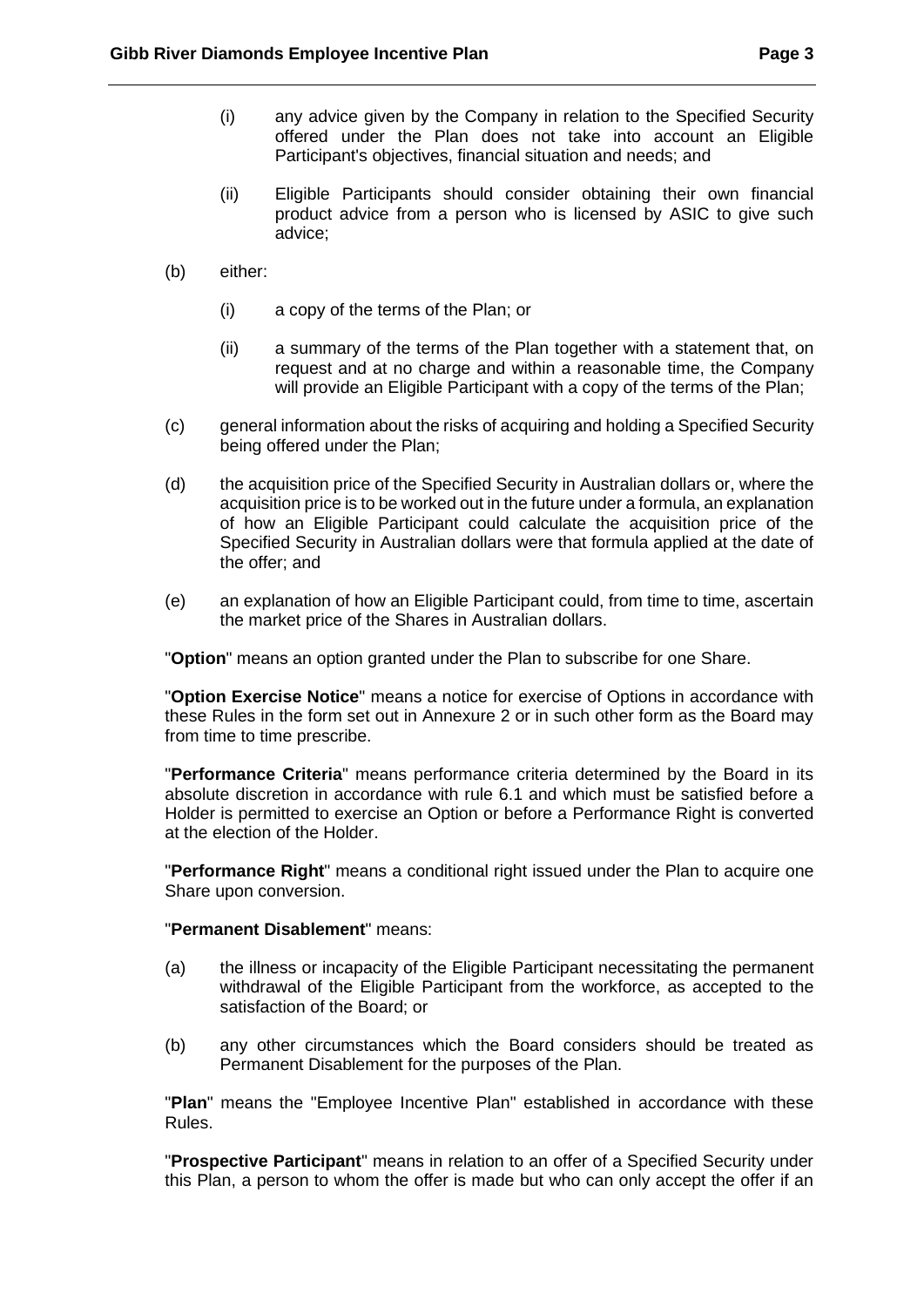arrangement has been entered into that will result in the person being covered by one of paragraphs (a) to (d) of an Eligible Participant.

"**Related Body Corporate**" has the same meaning as given to that term in the Corporations Act.

"**Restriction Period**" means the period from the issue of the Options or Performance Rights until the earlier of:

- (a) the  $5<sup>th</sup>$  anniversary of the issue date or such other date as may be determined by the Board in its discretion;
- (b) the date on which the Holder or representative of the Holder (where the Holder is a Nominee), ceases employment or, if a Director, ceases being a Director;
- (c) the date of exercise of the Options or conversion of the Performance Rights, unless the Holder agrees to an extension of the restriction in respect of the Shares issued on exercise or conversion (as the case may be); and
- (d) the date that the Board otherwise approves in writing a release request from the Holder including, without limitation, in the event of a Takeover Event.

"**Rules**" means these rules, as amended from time to time.

"**Series**" in relation to Options, means Options with a common Grant Date.

"**Shares**" means ordinary fully paid shares in the capital of the Company.

"**Specified Security**" means an Option or Performance Right offered under this Plan.

"**Takeover Event**" means a takeover bid for the Company pursuant to Chapter 6 of the Corporations Act where at least 50% of the holders of ordinary shares accept the bid and such bid is free of conditions or a court grants an order approving a compromise or scheme where the ordinary shares are either cancelled or transferred to a third party (not being a scheme of arrangement simply for the purposes of a corporate restructure).

- <span id="page-5-0"></span>1.3 Words importing:
	- (a) a gender will include all other genders; and
	- (b) the singular shall include the plural and vice versa.

#### **2. PURPOSE**

- 2.1 The Company is listed on ASX and its Shares are quoted securities.
- 2.2 The purpose of the Plan is to provide an incentive for the Eligible Participants to participate in the future growth of the Company and to offer Specified Securities to assist with reward, retention, motivation and recruitment of Eligible Participants.
- 2.3 The Company when offering and granting or issuing Specified Securities intends to comply with the ASIC Class Order so as to take advantage of relief under the ASIC Class Order including disclosure document and on-sale provisions relief.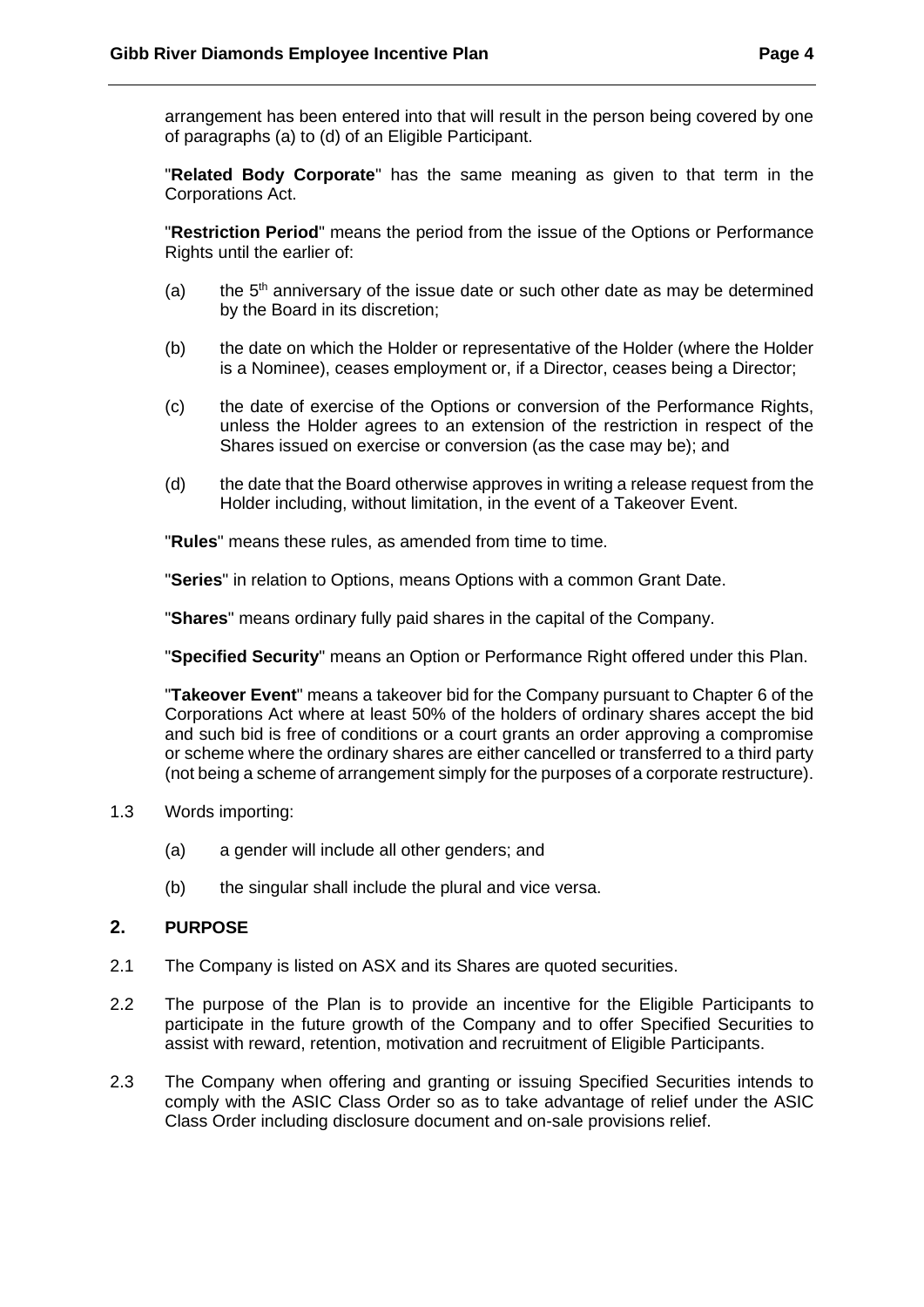## <span id="page-6-0"></span>**3. ESTABLISHMENT AND TERMINATION OF THE PLAN**

- 3.1 The Board may establish and administer the Plan in accordance with the terms and conditions set out in these Rules.
- 3.2 The Board may terminate the Plan at any time that it considers appropriate in its absolute discretion.
- <span id="page-6-1"></span>3.3 Where the Board terminates the Plan, the Board cannot grant or issue any further Specified Securities under the Plan, but all Specified Securities already granted or issued remain in existence and, notwithstanding the termination, the Plan continues to have effect in relation to those Specified Securities until the last of them lapses.

## **4. ENTITLEMENT TO PARTICIPATE**

- 4.1 The Board may from time to time and in its absolute discretion determine that an Eligible Participant may participate in the Plan and the extent of that participation. In making that determination, the Board may consider:
	- (a) the seniority of the Eligible Participant and the position the Eligible Participant occupies with the relevant Group Company;
	- (b) the length of service of the Eligible Participant with the Group Company;
	- (c) the record of employment of the Eligible Participant with the Group Company;
	- (d) the potential contribution of the Eligible Participant to the growth and profitability of the Group Company;
	- (e) the extent (if any) of the existing participation of the Eligible Participant in the Plan; and
	- (f) any other matters which the Board considers relevant.
- 4.2 The Board may exercise its powers in relation to the participation of any Eligible Participant on any number of occasions.
- <span id="page-6-2"></span>4.3 The Company must obtain shareholder approval under the Listing Rules and/or Corporations Act before the participation under the Plan of any Eligible Participant who is a Director of or otherwise a related party of the Company.

## **5. ISSUE OF INVITATIONS**

- 5.1 Subject to the Corporations Act and the Listing Rules, the Board may at such times as it determines, issue invitations (in such form as the Board decides from time to time) to Eligible Participants, or any one or more of them, inviting Applications for a grant or issue of Specified Securities and specifying an acceptance period.
- 5.2 The number of Specified Securities will be determined by the Board in its absolute discretion.
- 5.3 Specified Securities granted or issued under the Plan will be granted or issued free of charge.
- 5.4 The Board may impose Performance Criteria in accordance with rule [6.1.](#page-7-6)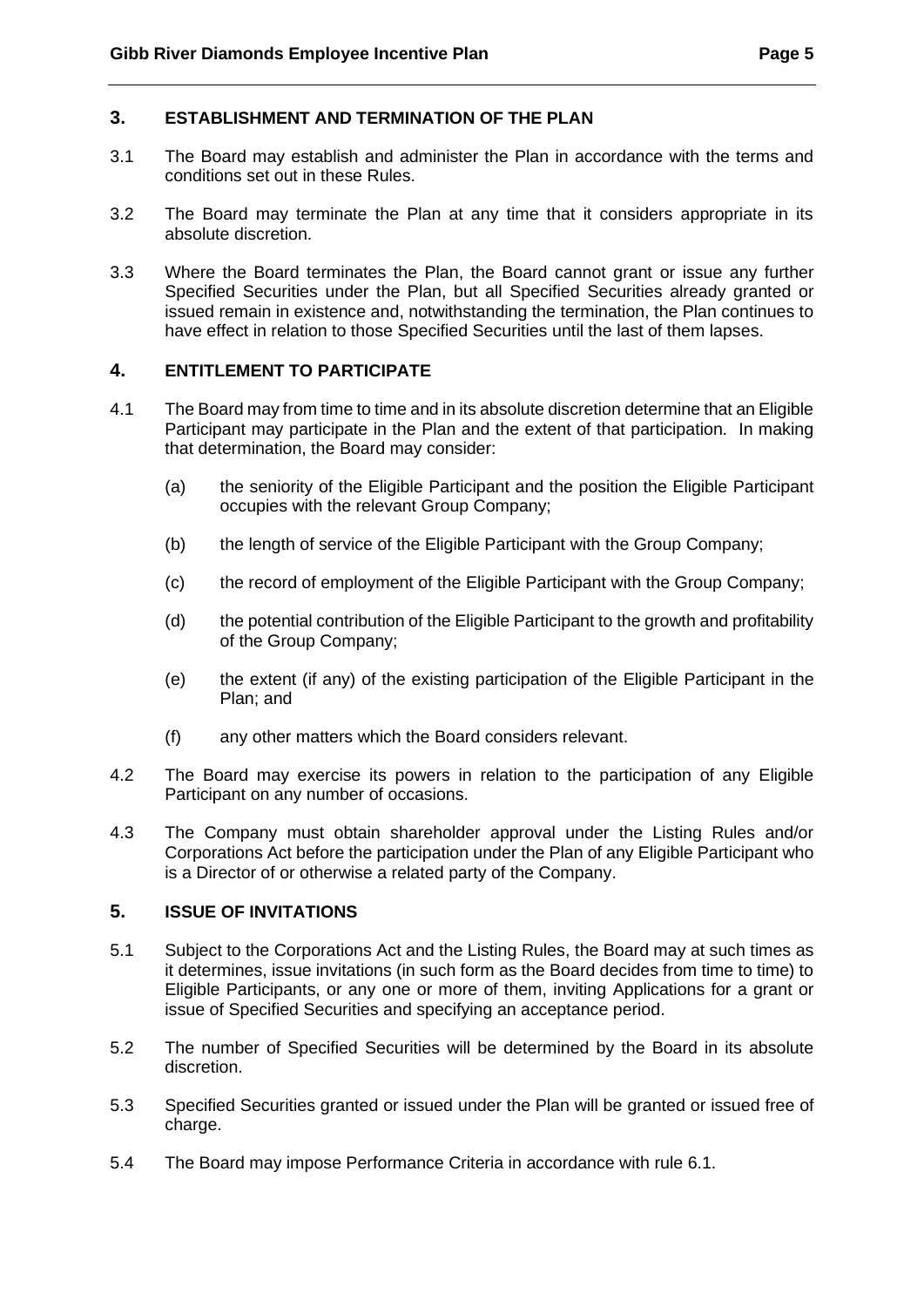#### <span id="page-7-0"></span>**6. PERFORMANCE CRITERIA**

- <span id="page-7-6"></span>6.1 Subject to rule 6.2, the Board may in its absolute discretion impose Performance Criteria that must be satisfied before a Holder is permitted to exercise an Option or before a Performance Right is converted at the election of the Holder.
- <span id="page-7-1"></span>6.2 The Holder may not exercise any of the Options or convert the Performance Rights until the Board notifies the Holder that the Performance Criteria (if any) has been satisfied.

## <span id="page-7-2"></span>**7. EXERCISE PRICE AND EXPIRY DATE OF OPTIONS**

Subject to any restrictions in the Corporations Act or the Listing Rules, the Exercise Price and Expiry Date of the Options will be determined by the Board in its discretion.

## <span id="page-7-3"></span>**8. OVERRIDING RESTRICTION ON ISSUE AND EXERCISE OF OPTIONS OR CONVERSION OF PERFORMANCE RIGHTS**

Notwithstanding any terms of any Option or Performance Right, the Options and Performance Rights may only be issued or exercised or converted within the limitations imposed by the Corporations Act and the Listing Rules.

## **9. APPLICATIONS**

- 9.1 Following receipt of an invitation, the Eligible Participant ("**Applicant**") may apply for the full number of Specified Securities or part of them by sending to the secretary of the Company an Application.
- 9.2 The Application must be received by the Company within the acceptance period specified in the invitation.
- <span id="page-7-4"></span>9.3 The Board is entitled to receive from the Applicant any information that the Board considers necessary concerning the Applicant and the Applicant's entitlement to lodge an Application.
- 9.4 The Board may reject any Application.

## <span id="page-7-5"></span>**10. ACCEPTANCE OF APPLICATION**

Upon acceptance of a duly signed and completed Application for Specified Securities, the Company may grant the Options or issue the Performance Rights applied for to the Applicant (the "**Holder**"). The Company will issue a certificate or holding statement to each Holder in respect of Specified Securities granted or issued to them.

## **11. TERMS RELEVANT TO OPTIONS**

## 11.1 **Terms**

Unless otherwise determined by the Board when it resolves to grant the Option, each Option is granted on the following terms: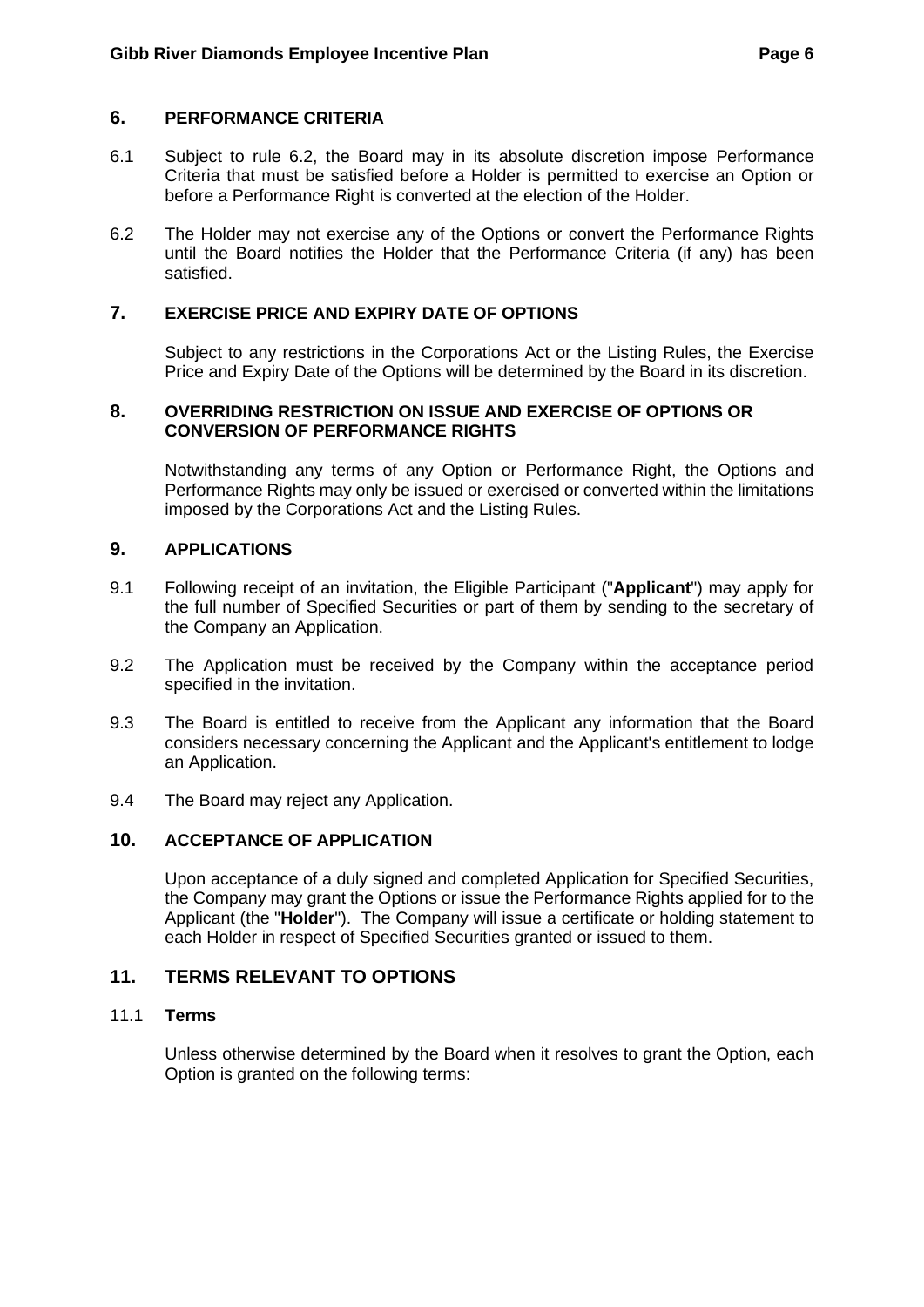#### **Exercise of Options**

- (a) If any Performance Criteria are imposed on a Holder, that Holder may only exercise their Options upon satisfaction of the Performance Criteria and prior to the Expiry Date.
- (b) Notwithstanding paragraph (a) above, all Options may be exercised:
	- (i) where a Takeover Event occurs; or
	- (ii) in the Board's absolute discretion, in the event of the death or Permanent Disablement of an Eligible Participant.
- (c) If, in the reasonable opinion of the Board, an Eligible Participant acts fraudulently or dishonestly in any material respect or is in material breach of his or her obligations to any Group Company, then, notwithstanding any other provision in these Rules, the Board may deem any unexercised Options of the Eligible Participant to have lapsed.

## **Notice of Exercise**

(d) Options may only be exercised by delivering an Option Exercise Notice as executed by the Holder to the principal place of business of the Company. The Option Exercise Notice must specify the number of Options being exercised and contain an election as to whether the Holder wishes to utilise the cashless exercise facility in rule 11.2. Where the Holder does not utilise the cashless exercise facility, the Option Exercise Notice must be accompanied by the Exercise Price for the number of Options specified in the Option Exercise Notice and the Option Exercise Notice only becomes effective when the Company has received the full amount of the Exercise Price for the number of Options in cleared funds.

Where the Holder elects to utilise the cashless exercise facility, rule 11.2 will apply.

## **Issue of Certificates**

- (e) Subject to paragraphs (a) and (d) above, the Holder having complied with the terms of the Options and subject to any necessary consents or approvals required to be obtained by the Company, within 10 Business Days of the Option Exercise Notice referred to in paragraph (d) above becoming effective, the Board must:
	- (i) allot and issue the number of Shares specified in the Option Exercise Notice to the Holder;
	- (ii) cancel the certificate for the Options exercised; and
	- (iii) if applicable, issue a new certificate for any remaining unexercised Options covered by the certificate accompanying the Option Exercise Notice.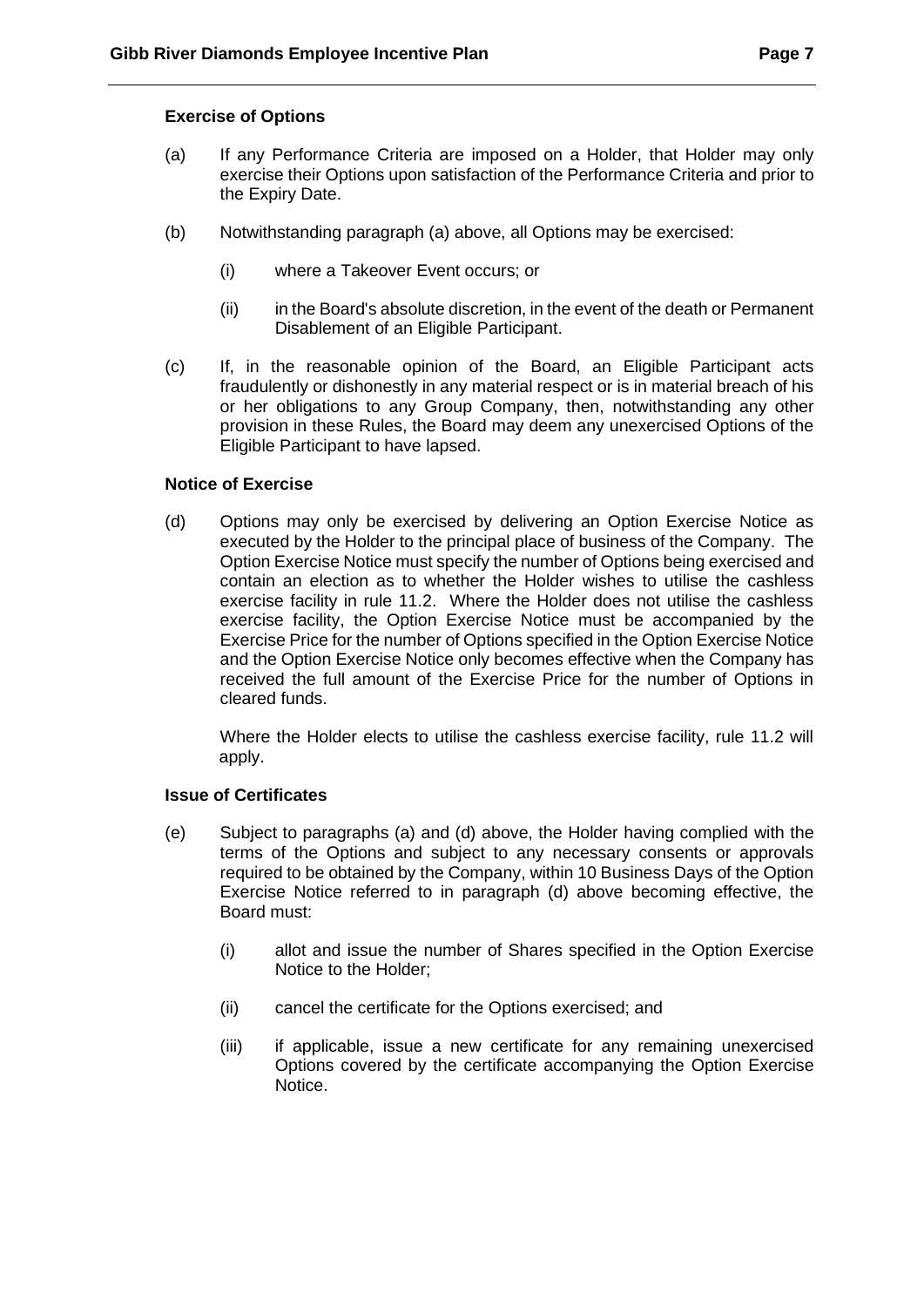#### **Issue of Shares**

- (f) Subject to these Rules (including restrictions on dealing in rule 16), all Shares issued upon the exercise of Options will be of the same class and rank equally in all respects with other Shares in the Company, and, in particular, entitle their holders to participate fully in:
	- (i) dividends cleared by the Company after the date of issue; and
	- (ii) all issues of securities offered to holders of Shares where entitlements to participate in those issues are determined by reference to a record date after the date of issue of Shares upon the exercise of Options.

## **Official Quotation**

(g) If the Company's Shares are officially quoted by ASX, the Company must apply for official quotation by ASX of all Shares allotted pursuant to the exercise of Options not later than 10 Business Days after the date of issue or any shorter period prescribed by the Listing Rules. The Company does not intend to apply to have the Options granted under the Plan quoted on ASX.

#### **New Issues**

(h) In the event of a pro rata issue (except a bonus issue) to the holders of Shares, the Exercise Price of an Option may be reduced using the formula:

$$
O'=O \qquad \frac{E[P-(S+D)]}{N+1}
$$

where:

- $O'$  = the new exercise price of the Option.
- $O =$  the old exercise price of the Option.
- $E =$  the number of shares into which one Option is exercisable.
- $P =$  the average market price per share (weighted by reference to volume) of the Shares during the 5 trading days ending on the day before the ex rights date or ex entitlements date.
- S = the subscription price for a share under the pro rata issue.
- $D =$  the dividend due but not yet paid on the existing Shares (except those to be issued under the pro rata issue).
- N = the number of Shares with rights or entitlements that must be held to receive a right to one new Share.

#### **Bonus issues**

(i) If, prior to the expiry of any Options, the Company makes a bonus share issue to the holders of Shares on a pro rata basis, by way of capitalisation of profits or reserves (other than an issue in lieu of dividends) (a "**Bonus Issue**"), the number of Shares over which an Option is exercisable will be increased by the number of Shares which the Holder would have received if the Option had been exercised before the date the Shares the subject of the Bonus Issue had been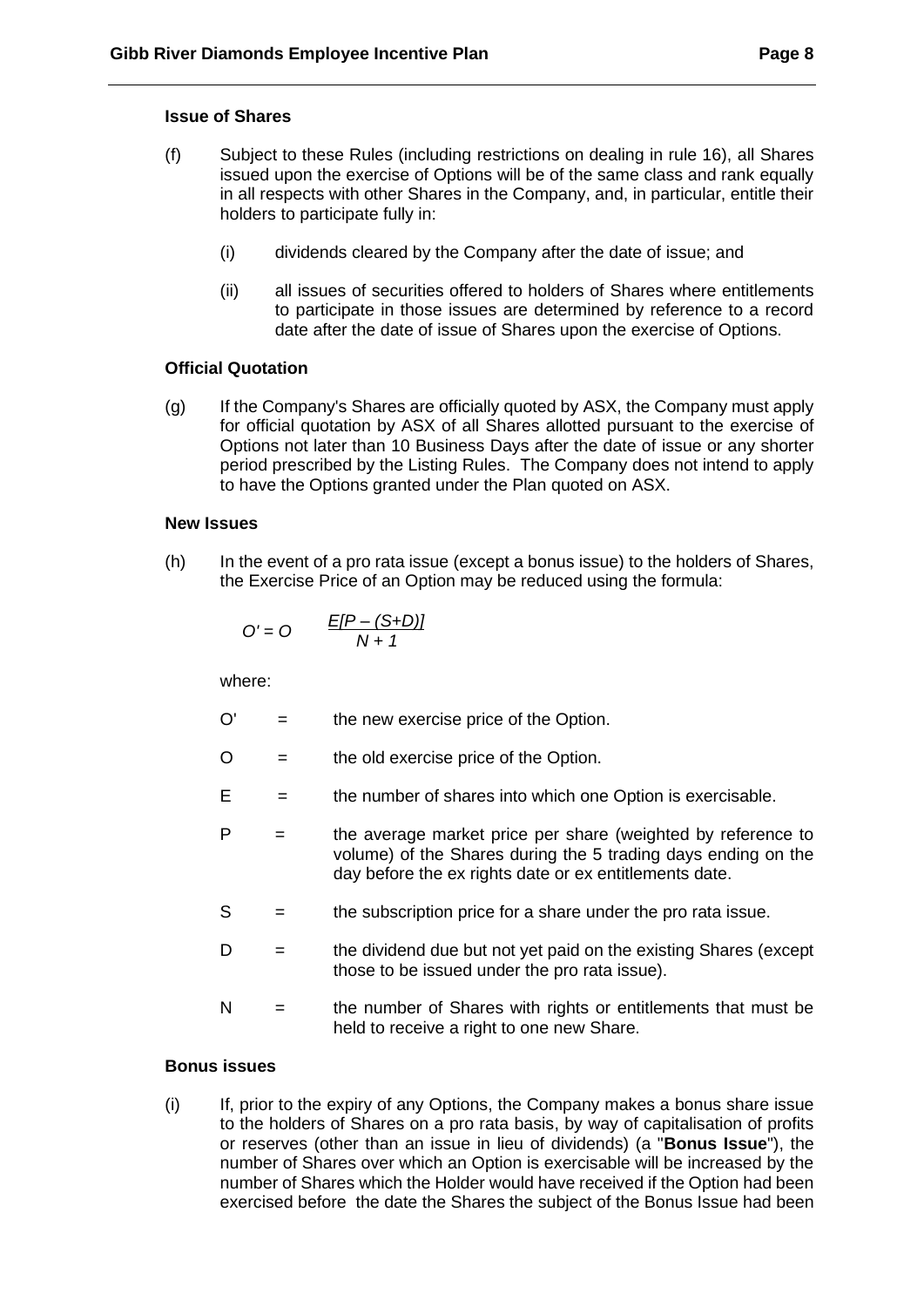duly allotted and issued ("**Bonus Shares**"). The Bonus Shares must be paid up by the Company out of profits or reserves (as the case may be) in the same manner as was applied in relation to the Bonus Issue and upon issue rank equally in all respects with the other shares of that class on issue at the date of issue of the Bonus Shares.

## **Reconstruction of capital**

(j) In the event that, prior to the expiry of any Options, there is a reconstruction (including consolidation, subdivision, reduction, return or pro-rata cancellation) of the issued capital of the Company, then the number of Options to which each Holder is entitled or the Exercise Price or both will be reconstructed in the manner required by the Listing Rules.

## **Advice**

(k) The Company must give notice to each Holder of any adjustment to the number of Shares for which the Holder is entitled to subscribe or to the Exercise Price pursuant to the provisions of paragraphs (h), (i) or (j) above.

## **No Dividends**

(l) A Holder will not be entitled to dividends in respect of the Options.

## 11.2 **Cashless exercise of Options**

- (a) The Holder may elect not to be required to provide payment of the Exercise Price for the Options specified in an Option Exercise Notice, but that on exercise of those Options, the Company will issue to the Holder that number of Shares equal in value to the positive difference between the then Market Value of the Shares at the time of exercise and the Exercise Price that would otherwise be payable to exercise those Options (with the number of Shares rounded down to the nearest whole Share).
- (b) For the avoidance of doubt, the issue of Shares pursuant to the process described in rule 11.2(a) will be in full and final satisfaction of the Company's obligations in respect of the Options so exercised.
- (c) By way of example of the cashless exercise facility:
	- A Holder holds 50 Options, with an Exercise Price of \$1 each.
	- If that Holder elected to exercise those Options, the Holder would be required to pay \$50, and they would receive 50 Shares.
	- However, if the Holder elected a "*cashless exercise*", and the Market Value of the Shares at the time of exercise was \$1.50, the Holder would pay no cash and receive 16 Shares, based on the following:

$$
S = \frac{O(MV-EP)}{MV}
$$

Where:

S = number of Shares to be issued on exercise of the Options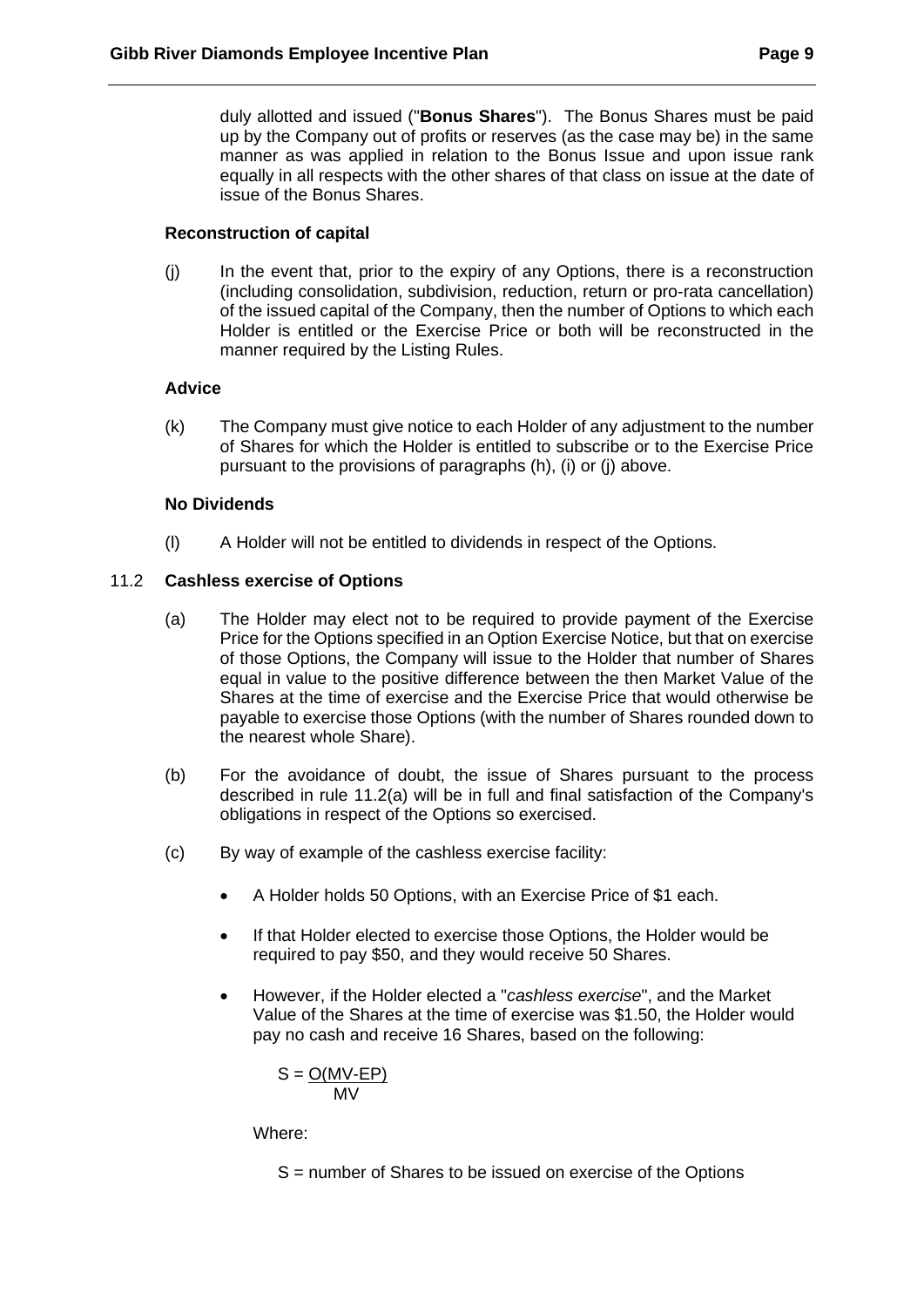O = number of Options being exercised

MV – Market Value of the Shares at the time of exercise

EP = Exercise Price

That is, using our example:

$$
S = \frac{50(\$1.50 - \$1.00)}{\$1.50}
$$

 $S = 16.67$ .

which is rounded down to 16 Shares. The issue of these 16 Shares is in full and final satisfaction of the 50 Options.

#### <span id="page-11-0"></span>**12. TERMS RELEVANT TO PERFORMANCE RIGHTS**

Unless otherwise determined by the Board when it resolves to issue the Performance Rights, each Performance Right is issued on the following terms (being in addition to Performance Criteria imposed):

#### **Conversion**

(a) Upon satisfaction of the relevant Performance Criteria or where a Takeover Event occurs, each Performance Right will, at the election of the holder, vest and convert into one Share. Further, at the Board's absolute discretion, each Performance Right may vest and convert into one Share in the event of the death or Permanent Disablement of an Eligible Participant.

#### **No Consideration payable**

(b) No consideration will be payable upon the vesting and conversion of the Performance Rights.

#### **No Voting rights**

(c) A Performance Right does not entitle a holder to vote on any resolutions proposed at a general meeting of shareholders of the Company.

#### **No dividend rights**

(d) A Performance Right does not entitle a holder to any dividends.

#### **No rights on winding up**

(e) A Performance Right does not entitle the holder to participate in the surplus profits or assets of the Company upon winding up of the Company.

#### **Reconstruction of capital**

(f) If there is a reorganisation (including consolidation, sub-division, reduction or return or pro-rata cancellation) of the issued capital of the Company, the rights of a holder will be reconstructed in accordance with the Listing Rules.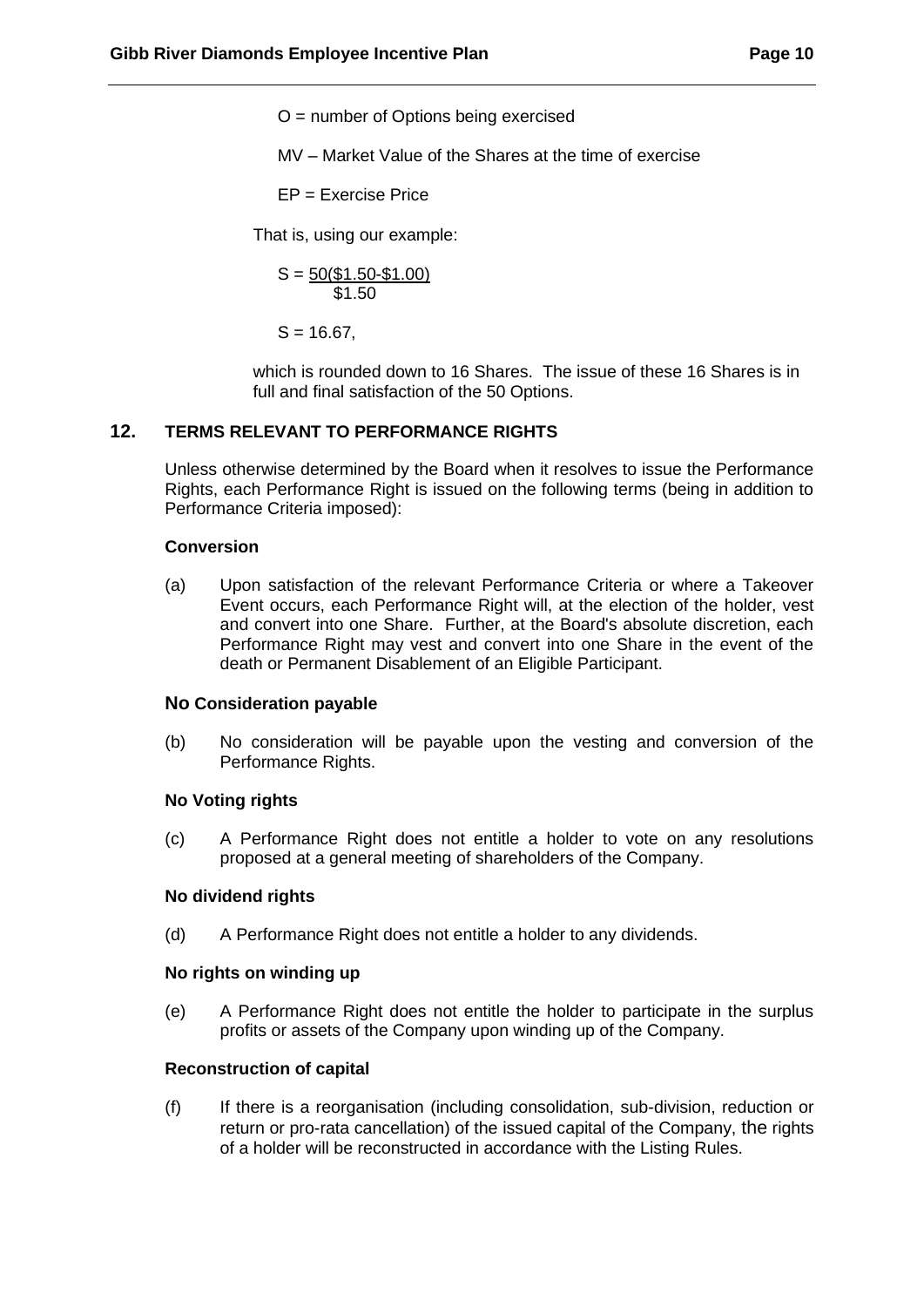## **Quotation of Shares on conversion**

(g) An application will be made by the Company to ASX for official quotation of the Shares issued upon the conversion of each Performance Right within the time period required by the Listing Rules. The Company will not apply for quotation of the Performance Rights on ASX.

#### **No participation in entitlements and bonus issues**

(h) A Performance Right does not entitle a holder to participate in new issues of capital offered to holders of Shares, such as bonus issues and entitlement issues.

#### **No other rights**

(i) A Performance Right does not give a holder any other rights other than those expressly provided by these terms and those provided at law where such rights at law cannot be excluded by these terms.

#### **Lapse**

<span id="page-12-0"></span>(j) If the Performance Criteria relevant to a Performance Right has not been satisfied by the relevant expiry date, then the Performance Rights will automatically lapse. Further, if, in the reasonable opinion of the Board, an Eligible Participant acts fraudulently or dishonestly in any material respect or is in material breach of his or her obligations to any Group Company, then, notwithstanding any other provision in these Rules, the Board may deem any unconverted Performance Rights of the Eligible Participant to have lapsed.

#### **13. LIMIT ON NUMBER OF SPECIFIED SECURITIES**

An invitation or offer of Specified Securities may only be made under the Plan if the number of Shares that have been or may be acquired or issued on exercise of the Options or conversion of the Performance Rights when aggregated with:

- (a) the number of Shares which would be issued if each outstanding offer with respect to Options or Performance Rights, being an offer made during the previous 3 years pursuant to the Plan or any other employee incentive scheme was to be accepted or exercised or converted; and
- (b) the number of Shares issued during the previous 3 years pursuant to the Plan or any other employee incentive scheme,

but disregarding any offer made, or Option or Performance Right acquired or issued, by way of or as a result of:

- (c) an offer to a person situated outside of Australia at the time of receipt of the offer;
- (d) an offer did not require disclosure to investors because of section 708 of the Corporations Act; or
- (e) an offer made under a disclosure document (within the meaning of the Corporations Act),

does not exceed 5% of the total number of issued Shares of the Company as at the time of the invitation or offer.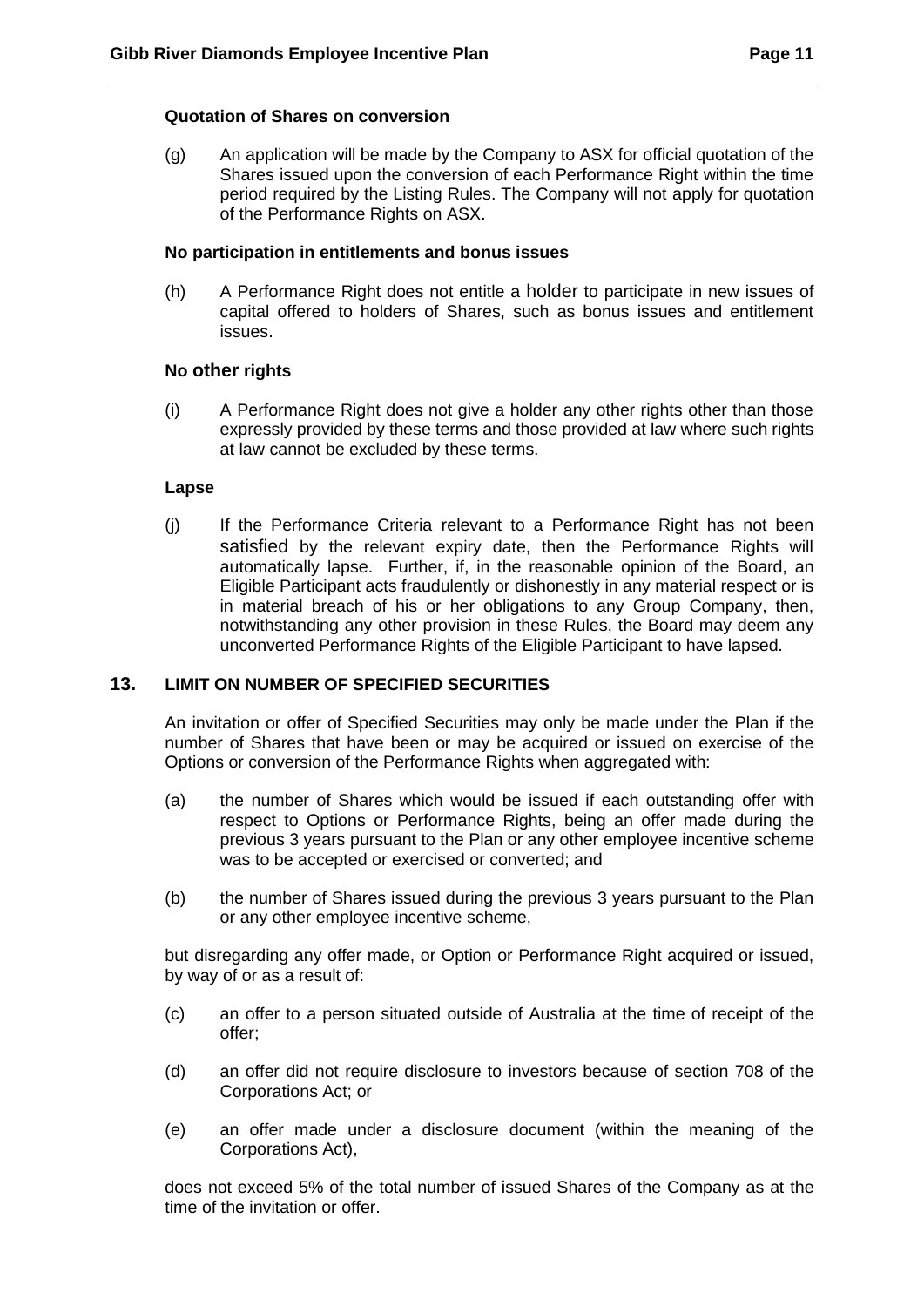## <span id="page-13-0"></span>**14. CEASING TO BE AN ELIGIBLE PARTICIPANT**

- 14.1 If at any time before the exercise of an Option or conversion of a Performance Right, a Holder or the representative of a Holder (where the Holder is a Nominee) ceases to be an Eligible Participant, all Options or Performance Rights held by the Eligible Participant will automatically lapse unless the Board otherwise determines within 30 days of the Holder or the relevant representative ceasing to be an Eligible Participant.
- 14.2 If a Holder or the representative of a Holder (where the Holder is a Nominee) ceases to be an Eligible Participant at any time before the exercise of an Option or conversion of a Performance Right, the Holder (or the relevant representative) may, subject to these Rules, during the period of 30 days after the date on which the Holder (or the relevant representative) ceases to be an Eligible Participant, exercise any Option or convert any Performance Right which the Holder (or the relevant representative) would have otherwise been entitled to exercise. Any Options or Performance Rights held by the Holder (or the relevant representative) which are unexercised or unconverted at the expiry of such 30 day period will automatically lapse.

## <span id="page-13-1"></span>**15. TRANSFER OF OPTIONS OR PERFORMANCE RIGHTS**

- 15.1 Subject to the Listing Rules, Options or Performance Rights issued under the Plan are not transferable except with the prior written approval of the Board. Any instrument of transfer must be in writing, signed by both parties, duly stamped (if required) and otherwise in such form as the Board may from time to time prescribe. The Board will not register any transfer of an Option or Performance Right made otherwise than in accordance with this rule.
- <span id="page-13-2"></span>15.2 In addition to the transfer limitation in rule 15.1, the Holder may agree to a Restriction Period in respect of the relevant securities as set out in rule 16.

### **16. RESTRICTION ON DEALING ON OPTIONS, PERFORMANCE RIGHTS OR SHARES**

#### 16.1 **Restriction**

In respect of all Options and Performance Rights issued under this Plan and, where relevant, Shares issued upon the exercise of Options or the conversion of Performance Rights, the Holder acknowledges that it may agree to a Restriction Period during which the Holder will undertake and agree not to do any of the following:

- (a) dispose of, or agree to offer to dispose of, the relevant securities;
- (b) create, or agree or offer to create, any security interest in the relevant securities; or
- (c) do, or omit to do, any act if the act or omission would have the effect of transferring effective ownership or control of the relevant securities.

#### 16.2 **Holding Lock**

During any Restriction Period, the relevant securities will be the subject of a Holding Lock by the Company's share registry. The Company may further refuse to register a paper-based transfer document in respect of the relevant securities.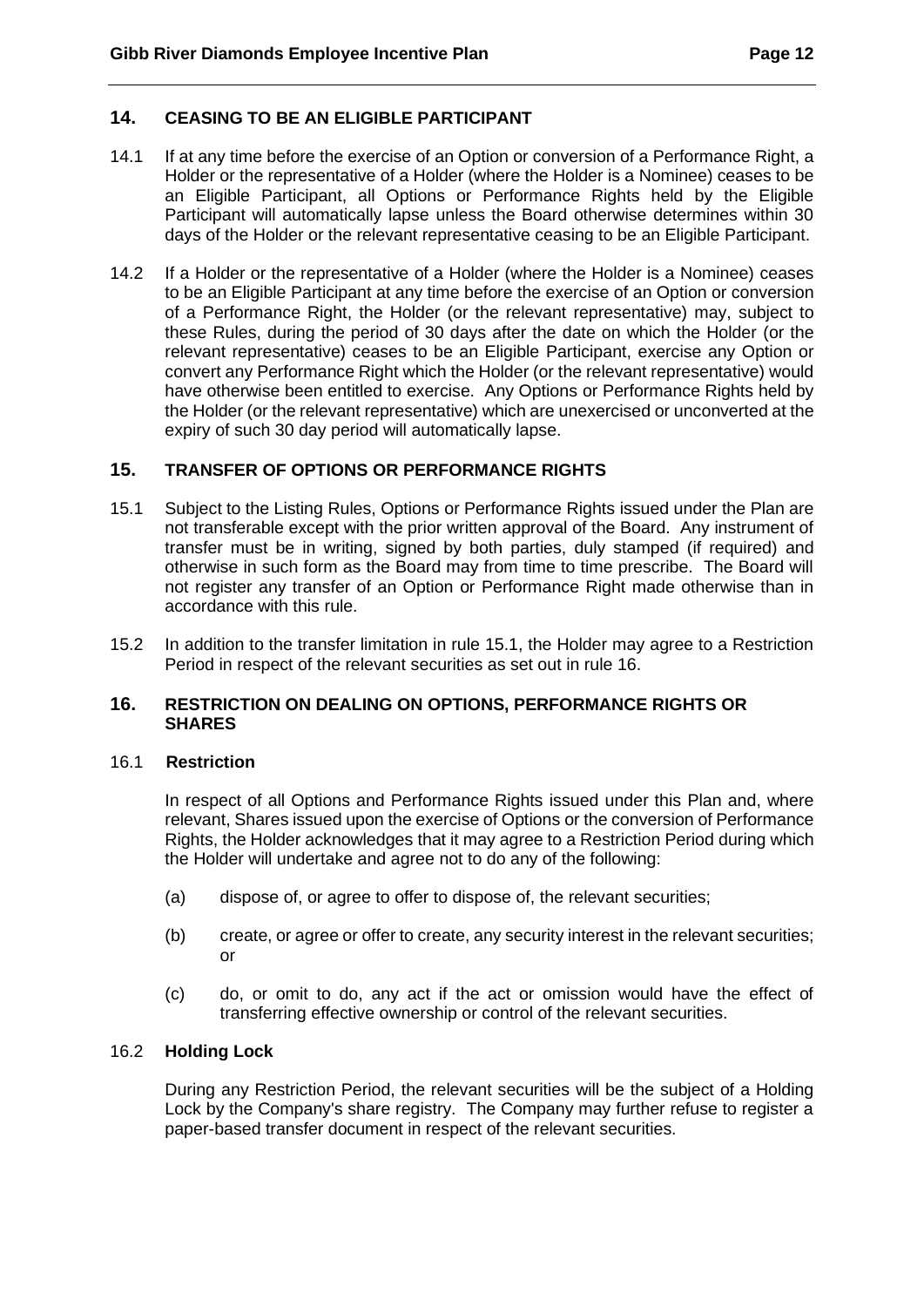#### <span id="page-14-0"></span>16.3 **Deferred Taxation provisions apply**

Subdivision 83A-C (Deferred inclusion of gain in assessable income) of the *Income Tax Assessment Act 1997 (Cth)* will apply to this Plan.

## **17. COMPLIANCE WITH ASIC CLASS ORDER**

The Company when offering and granting or issuing Specified Securities under the Plan will do so in accordance with the ASIC Class Order (to the extent it applies) including:

- <span id="page-14-1"></span>(a) ensuring an offer or invitation under the Plan is made in, or accompanied by, an Offer Document; and
- (b) giving ASIC a one-off Notice of Reliance in accordance with the ASIC Class Order.

## **18. AMENDMENTS TO THE RULES**

- 18.1 Subject to rule 18.2, the Board may alter, delete or add to the Plan or Rules at any time, but for so long as the Company remains on the official list of ASX such alteration, deletion or addition has no effect unless the relevant requirements of the Listing Rules have been complied with.
- 18.2 No amendment to the provisions of the Plan, or to any restrictions or other conditions relating to any Specified Security granted or issued pursuant to the Plan, may be made which reduces the rights of Holders in respect of Specified Securities granted or issued to them prior to the date of the amendment, other than any amendment introduced primarily:
	- (a) for the purpose of complying with or conforming to present or future State or Commonwealth legislation governing or regulating the maintenance or operation of the Plan or like plans;
	- (b) to correct any manifest error or mistake; or
	- (c) to take into consideration possible adverse taxation implications in respect of the Plan arising from, amongst others, adverse rulings from the Commissioner of Taxation, changes to taxation legislation (including an official announcement by the Commonwealth of Australia) and/or changes in the interpretation of taxation legislation by a Court of competent jurisdiction.
- <span id="page-14-2"></span>18.3 As soon as is reasonably practicable after making any amendment under rule 18.1, the Board will give notice in writing of the amendment to any Eligible Participant affected by the amendment.

## <span id="page-14-3"></span>**19. POWERS OF THE BOARD**

The Plan will be administered by the Board which has the power to determine procedures from time to time for administration of the Plan consistent with these Rules and resolve conclusively all questions of fact or interpretation arising in connection with the Plan.

## **20. NO INCORPORATION INTO TERMS OF EMPLOYMENT OR ENGAGEMENT**

The rights and obligations of an Eligible Participant under the terms of his/her office or employment with any Group Company are not affected by his/her participation in the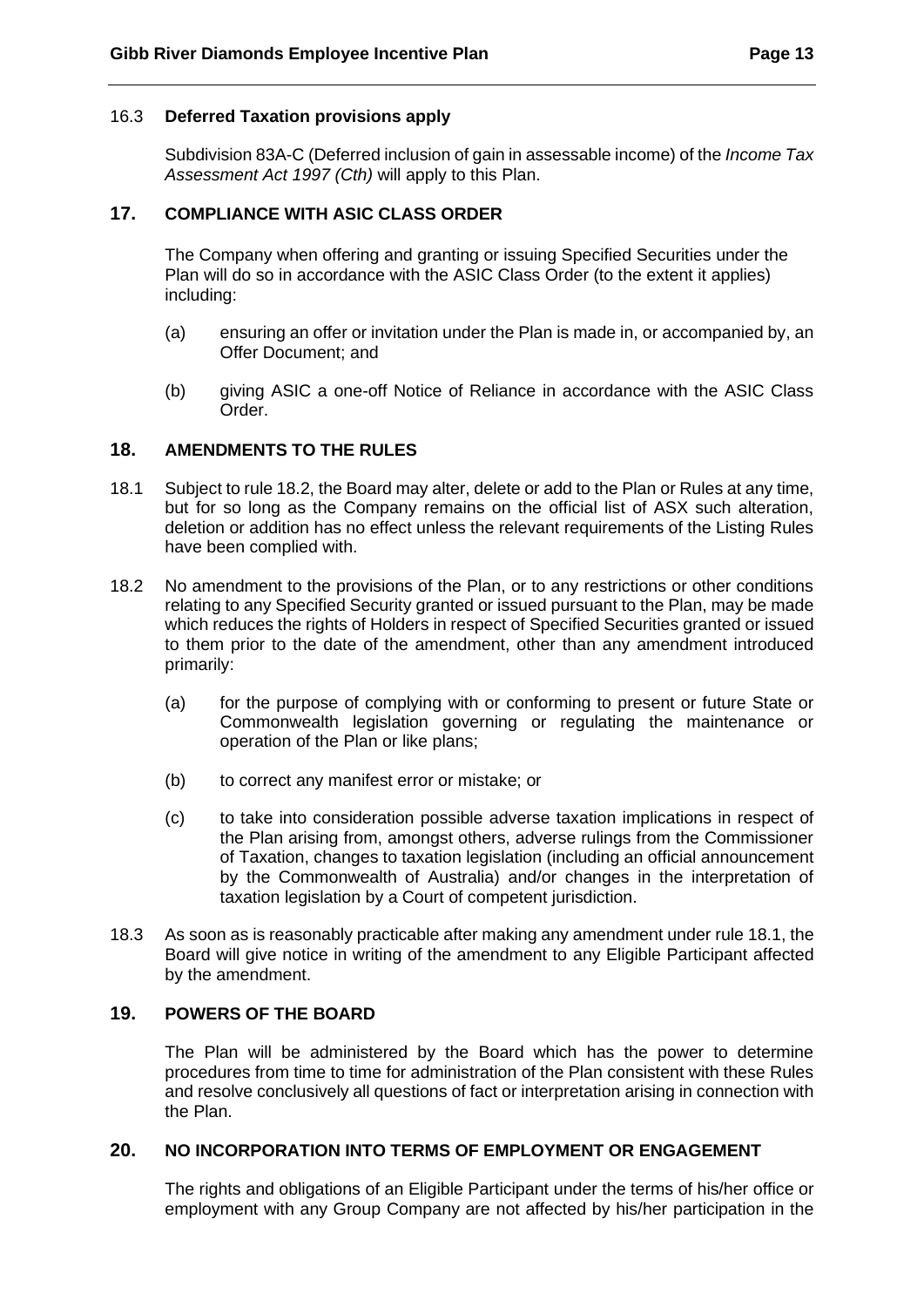<span id="page-15-0"></span>Plan and these Rules do not form part of and are not incorporated into any contract of engagement or employment of any individual or entity with a Group Company and do not confer directly or indirectly on an individual or entity any legal or equitable right whatsoever against a Group Company. No Eligible Participant has any rights of compensation or damages in consequence of the termination of his/her engagement or employment for any reason whatsoever in so far as those rights arise or may arise form his/her ceasing to have rights under the Plan as a result of such termination.

## <span id="page-15-1"></span>**21. GOVERNING LAW**

The Plan and these Rules shall in all respects be governed by and shall be construed in accordance with the laws of Western Australia.

## **22. SEVERANCE**

If any provision in these Rules is void, voidable by any party or illegal, it shall be read down so as to be valid and enforceable or, if it cannot be so read down, the provision (or where possible, the offending words) shall be severed from these Rules without affecting the validity, legality or enforceability of the remaining provisions (or parts of those provisions) of these Rules which shall continue in full force and effect.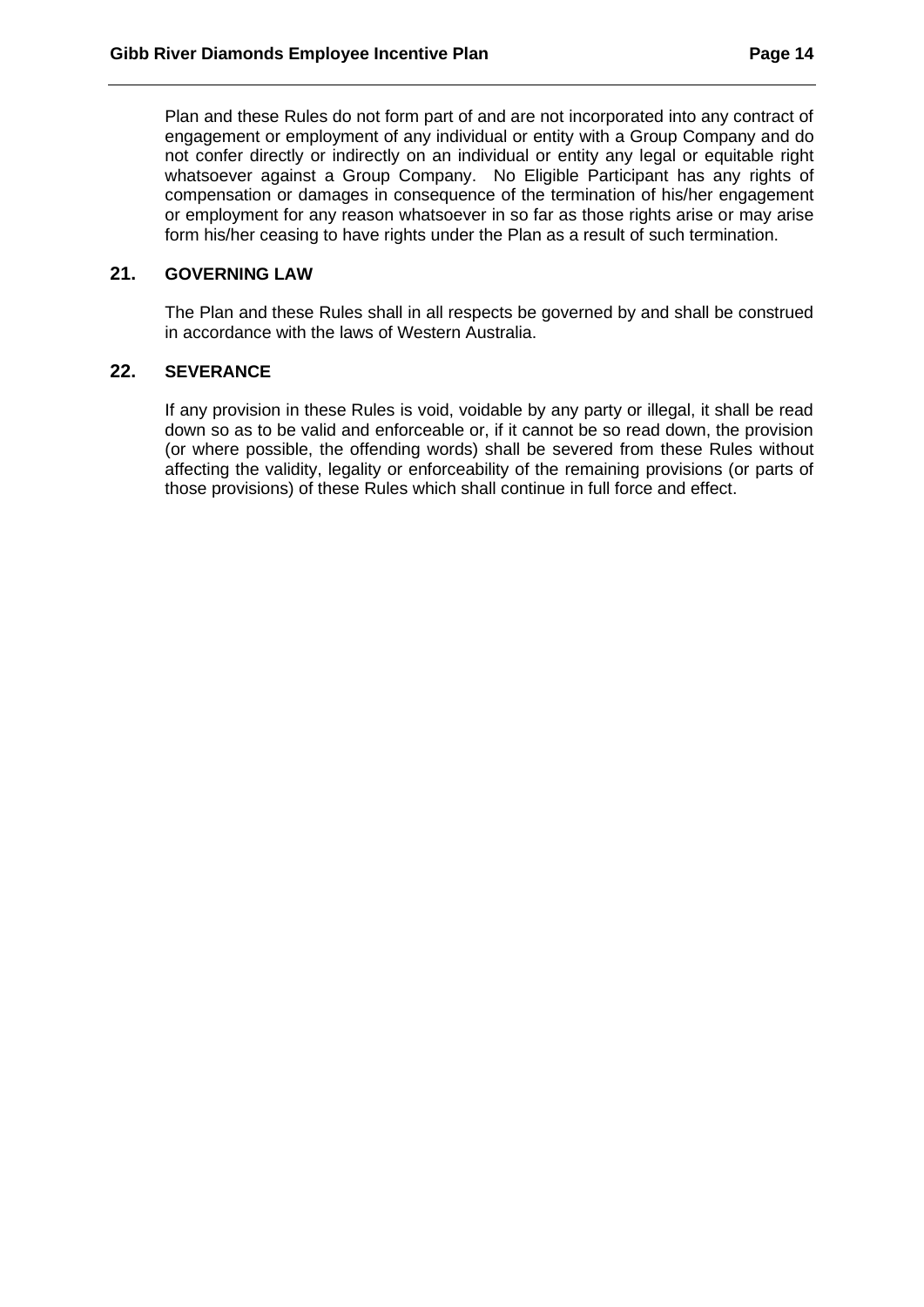## **ANNEXURE 1**

## **GIBB RIVER DIAMONDS LIMITED ACN 129 158 550**

<span id="page-16-1"></span><span id="page-16-0"></span>Gibb River Diamonds Employee Incentive Plan

## **Application for [***Options/Performance Rights***]**

of\_\_\_\_\_\_\_\_\_\_\_\_\_\_\_\_\_\_\_\_\_\_\_\_\_\_\_\_\_\_\_\_\_\_\_\_\_\_\_\_\_\_\_\_\_\_\_\_\_\_\_\_\_\_\_\_\_\_\_\_\_\_\_\_\_\_\_\_\_\_\_\_

hereby apply for \_\_\_\_\_\_\_\_ [*Options/Performance Rights*] in the capital of Gibb River Diamonds Limited (the "**Company**") and I agree that upon issue of those [*Options/Performance Rights*] I shall hold those [*Options/Performance Rights*] and deal with them only in accordance with the terms and conditions of the Gibb River Diamonds Employee Incentive Plan of the Company (a copy of which is attached) and subject to and in accordance with the Constitution of the Company.

\_\_\_\_\_\_\_\_\_\_\_\_\_\_\_\_\_\_\_\_\_\_\_\_\_\_\_\_\_\_\_\_\_\_\_\_\_\_\_\_\_\_\_\_\_\_\_\_\_\_\_\_\_\_\_\_\_\_\_\_\_\_\_\_\_\_\_\_\_\_\_\_\_\_

Dated this  $\qquad \qquad \qquad \text{day of} \qquad \qquad \qquad (*)$ .

I \_\_\_\_\_\_\_\_\_\_\_\_\_\_\_\_\_\_\_\_\_\_\_\_\_\_\_\_\_\_\_\_\_\_\_\_\_\_\_\_\_\_\_\_\_\_\_\_\_\_\_\_\_\_\_\_\_\_\_\_\_\_\_\_\_\_\_\_\_\_\_\_\_

Signed:  $\Box$ 

Name:  $\blacksquare$